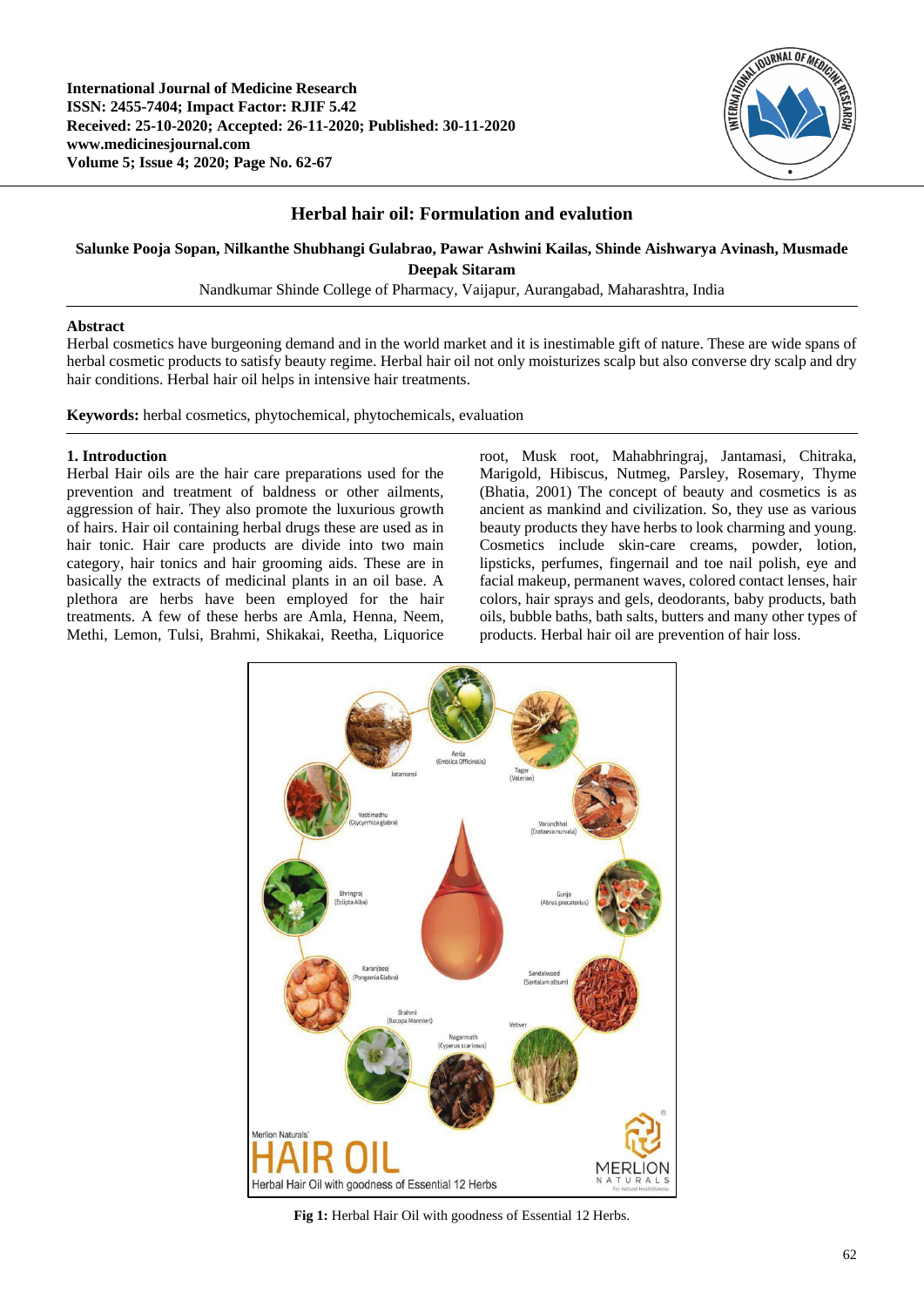

**Fig 2:** Natural hair growth oils

# **2. Collection of plant material**

The polyherbal hair oil was prepared by collecting various plant materials like, curry leaves, from herbal garden and vetiver roots, methi seeds and amla fruits were procured from local market.

### **1. Amla**

- Biological source: Dried fruits of phyllanthus Emblica
- Family: Phyllanthaceae
- Use: hair conditioner, treats scalp ailments, promotes hair growth.





Biological source: Dried leaves of Murrayakoenigii

- Family: Rutaceae.
- Use**:** Prevents hairfall and premature greying of hair



**Fig 4**

# **3. Coconut oil**

 Biological source: Oil derived from dried fruits of Cocusnucifera.

- Family: Arecaceae.
- Use: moisturiser, vehicle, stimulates hair growth by unclogging pores.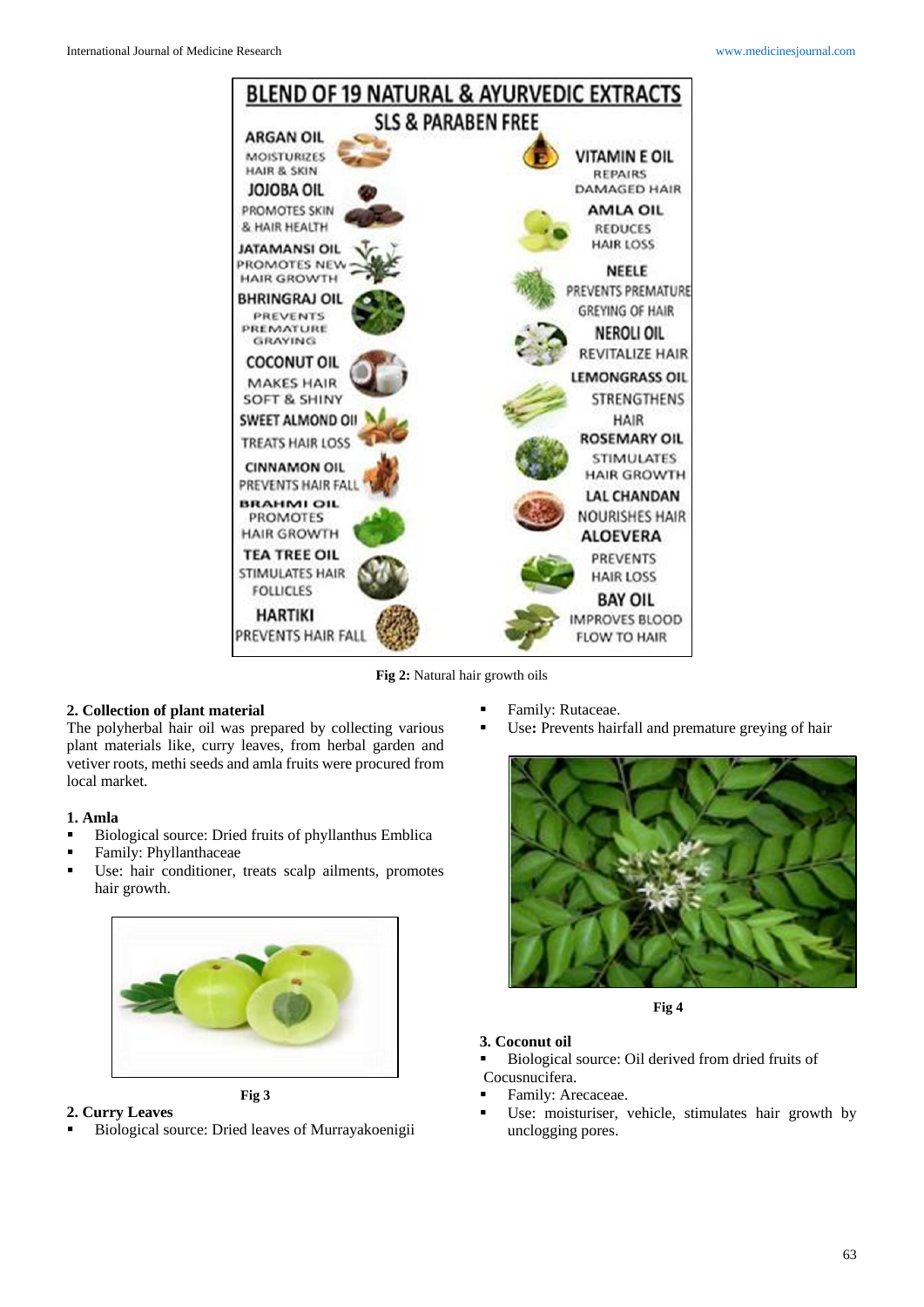

**Fig 5**

#### **4. Henna**

- **Biological source**: Dried leaves of Lawsoniainermis
- **Family**: Lythraceae.
- **Use**: hair colorant, helps in hair growth



**Fig 6**

#### **5. Allium Cepa**

- **Biological Source**: The onion (Allium cepa L., from Latin cepa "onion"), also known as the bulb onion or common onion, is a vegetable and is the most widely cultivated species of the genus Allium.
- **Family**: Amaryllidaceae
- **Use:** It reduce hair loss by improving blood circulation in the scalp and hair. The sulphur in the juice helps in the production of essential collagen that promotes hair growth.





# **6. Garlic**

 **Biological source**: Garlic (scientific name Allium sativum) is a species in the onion genus, Allium. Its close relatives include the onion, shallot, leek, chive, and Chinese onion.

- **Family:** Amaryllidaceae.
- **Use:** Garlic could end your hair loss problems because of its high levels of allicin, a sulphur found to effectively treat hair loss.



**Fig 8**

#### **7. Neem**

- **Biological source**: Neem consist of fresh or dried leaves and seed oil of Azadirachtaindica j. Juss.
- **Family:** Meliaceae Aloe
- **Use:** It can protect treat various fungal infection on the skin and nails.



**Fig 9**

#### **8. Aloe**

- **Biological source**: aloe is the dried juice collected by incision from the bases of the leaves of various species of Aloe Barbadensis.
- **Family:** Asphodelaceae.
- **Use:** It also acts as a great conditioner and leaves your hair all smooth and shiny. It promotes hair growth, prevents itching on the scalp, reduces dandruff and conditions yourhair**.**



**Fig 10**

#### **9. Ashwagandha**

 **Biological source**: Ashwagandha consist of the dried roots stem bases of Withaniasomnifera.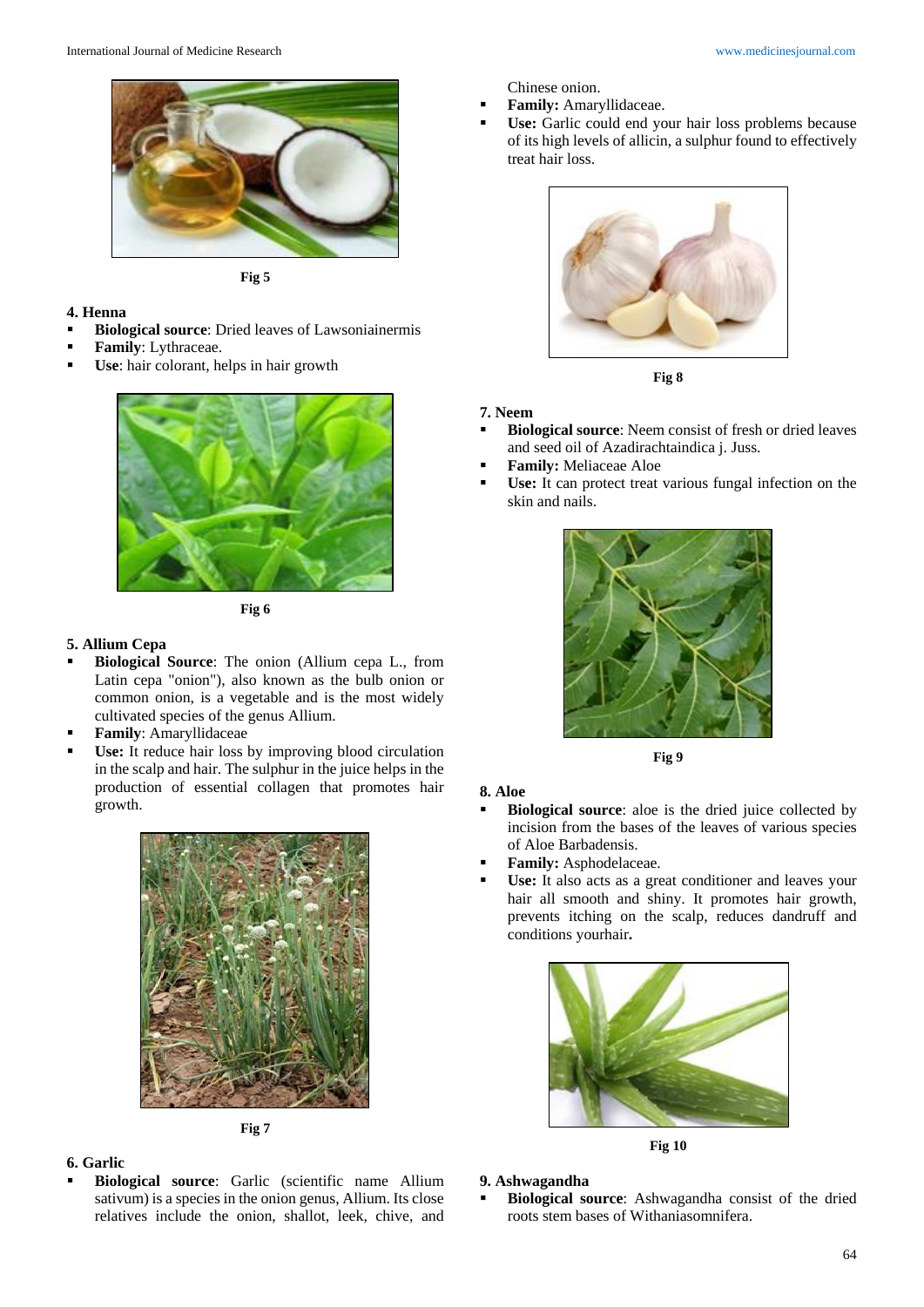- **Family:** Solanaceae
- **Use:** Prevent hair loss and premature greying of hair with Ashwagandha which activates hair**.**



**Fig 11**

### **10. Jatamansi**

- **Biological source**: it consist of dried rhizomes stolons and roots of Valerianawallichii.
- **Family**: Valerianaceae
- **Use:** Jatamansi is one of the common herbs in Ayurvedic medicine that help in getting good hair growth. This can treat your hair growth in number of ways.Formulation of Oil.



**Fig 12**

### **3. Methods used for preparation of herbal hair Following methods are used to prepare herbal hair oil** 1. Cloth method. 2. Paste method 3. Direct method

# **1**. **Cloth method**

The dried drug was weighed and tied in a muslin cloth. This cloth was then hanged in coconut oil base, with continuous boiling, stirring and finally the oil was filtered.

# **2. Paste method**

In this method fresh fruit or plants are used.Take a part of plants were converted into paste while adding little amount of water. Kept overnight and mixed in coconut oil base and boiling with continue stirring and oil is filtered through musli cloth.

# **3. Direct Boiling method**

The crude drugs were powdered, weighed and directly boiled in coconut oil with continuous stirring and heating until the drug had completely extracted.

# **4. Evaluation of herbal hair oil**

The formulated herbal hair oil was subjected to physical and biological evaluation.

### **Sensitivity test**

The prepared herbal hair oil was applied on 1 cm skin of hand and exposed to sunlight for 4-5 min.

### **Acid value**

Preparation of 0.1 molar solution: Weighed 0.56 g KOH pellets and dissolved in 100 mL of distilled water and stirred continuously. The prepared 0.1 molar KOH solution was filled in the burette. Preparation of sample: Measured 10 mL oil and dissolved in 25 mL of ethanol and 25 mL of ether mixture and shacked. Added 1 mL of phenolphthalein solution and titrated with 0.1 molar KOH solution.

### **Saponification value**

Accurately weighed 1 mL of oil into a 250 mL of conical flask and 10 mL of ethanol: ether mixture (2:1) was added. To this flask 25 mL of 0.5 N alcoholic KOH was kept the flask for 30 min. and the flask was cooled. The cooled solution was titrated against 0.5 N HCl using phenolphthalein indicator. Similarily the blank titration was performed without taking oil (sample). Amount of KOH in mg used was calculated.

## **ph**

The pH of herbal hair oil was determined using pH meter.

### **Viscosity**

The viscosity was determined using Ostwald's viscometer.

### **Specific gravity**

Take the specific gravity bottle, rinsed it with distilled water, dry it in oven for 15 minutes, cool, closed it with cap and weigh it (a). Now fill the same specific gravity bottle with the sample and closed it with cap and again weigh it (b). Determine the weight of sample milliliter by subtracting the weight (b-a)

| Table 1: Ingredients used in formulation of herbal hair oil |  |  |  |  |
|-------------------------------------------------------------|--|--|--|--|
|-------------------------------------------------------------|--|--|--|--|

| Sr. No. | Ingredient   | Quantity (gm)   |
|---------|--------------|-----------------|
| 1.      | Amla         | $10 \text{ gm}$ |
| 2.      | Curry leaves | 8 gm            |
| 3.      | Coconut oil  | 40 gm           |
| 4.      | Henna        | $2 \text{ gm}$  |
| 5.      | Allium cepa  | $10 \text{ gm}$ |
| 6.      | Garlic       | $5 \text{ gm}$  |
| 7.      | Neem         | $5 \text{ gm}$  |
| 8.      | Aloe         | 3 gm            |
| 9.      | Ashwagandha  | $2 \text{ gm}$  |
| 10.     | Jatamansi    | m               |

All the herbs except were dried, powdered and mixed with coconut oil. They were boiled for half an hour and were filtered through muslin cloth was added towards end and stored for further use.

#### **5. Results and Conclusion**

Herbal hair oil is recognized hair treatments. It provides numerous essential nutrients required to maintain normal function of sebaceous glands and promotes natural hair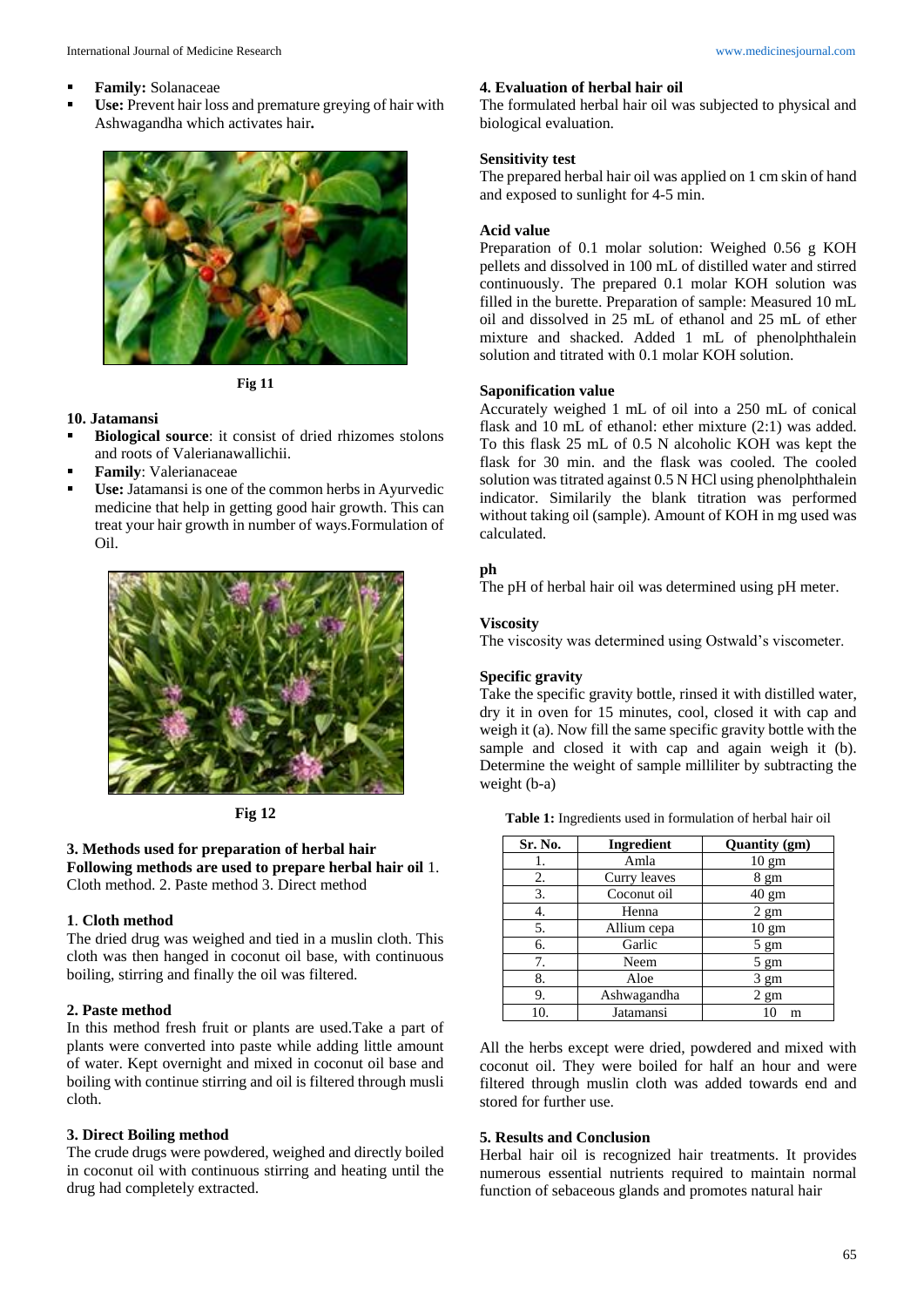Growth. The utilization of herbal cosmetics enhanced many folds in personal hygiene and healthcare system. which are essential for maintaining healthy and beautiful hairs. The herbal hair oil was prepared from various herbs (Table 1) and their role of herbs in herbal oil is presented in Table 2. The various parameters of herbal hair oil was evaluated (Table 3). Hence it can be concluded that, from the present investigation it was found that the formulated herbal hair oil has optimum standards and further standardization and biological screening establishes the efficacy of formulated herbal hair oil, this herbal hair oil formulation has significant quality.

| Roll No. | <b>Ingredients</b> | <b>Role of Ingredients</b>         |
|----------|--------------------|------------------------------------|
| 1.       | Argon Oil          | Moisturizes Hair & Skin            |
| 2.       | Jojoba Oil         | Promotes Skin & Hair health        |
| 3.       | Jatamansi Oil      | Promotes New Hair growth           |
| 4.       | Bhringraj Oil      | <b>Prevents Premature Graying</b>  |
| 5.       | Coconut Oil        | Makes Hair Soft &shine             |
| 6.       | Sweet Almond Oil   | <b>Treats Hair Loss</b>            |
| 7.       | Cinnamon Oil       | Prevents Hair fall                 |
| 8.       | Brahmi Oil         | Promotes Hair growth               |
| 9.       | Tea tree Oil       | <b>Stimulates Hair Follicles</b>   |
| 10.      | Hartiki            | Prevent Hair Fall                  |
| 11.      | Vitamin E Oil      | Repairs Damaged hair               |
| 12.      | Amla oil           | Reduces Hair Loss                  |
| 13.      | Neele              | Prevents Premature Greying of hair |
| 14.      | Neroli Oil         | Revitalize hair                    |
| 15.      | Lemongrass Oil     | Strengthens Hair                   |
| 16.      | Rosemary oil       | Stimulates Hair                    |
| 17.      | Lal Chandan        | Nourishes Hair                     |
| 18.      | Aloevera           | Prevent Hair loss                  |
| 19.      | Bay Oil            | Improves Blood Flow to Hair        |

### **Table 2:** Role of herbs in herbal hair oil

#### **Table 3:** Evaluation of herbal hair oil

| Sr.no. | <b>Evaluation parameter</b> | <b>Inference</b> |
|--------|-----------------------------|------------------|
|        | Specific gravity            | 1.096            |
| 2.     | Viscosity                   | 0.93             |
| 3.     | Acid value                  | 4.5              |
|        | Saponification value        | 115.05           |
| 5.     | pН                          | 6.8              |
| 6.     | Sensitivity test            | No irritation    |
|        | <b>Grittiness</b>           | Smooth           |

#### **6. Acknowledgment**

That Authors wish to express their sincere thanks to Hon.Shri.Padma Nandkumar Shinde, President, Shriram Dnyan Shikshan Prasarak Mandal,Vaijapur,MS, India for their constant encouragement and support.

#### **Marketed Products**



#### **7. References**

- 1. Bhatia SC Perfumes, soap, detergents and cosmatics 2<sup>nd</sup> ed.
- 2. Joshi AA, Dyawarkonda PM. Formulation and evaluation of polyherbal hair oil. International Journal of Green Pharmacy. 2017; 11(1):S135.
- 3. Mithal BM, Shah RN. A hand Book of cosmatics. 1st ed. New Delhi. Vallabh Prakashan, 2000, 141-142
- 4. Olsen EA, Weinerr MS, Amera IA. J Am. Acad. Dermatol. 1990; 22-643
- 5. Bhatia SC. Perfumes, soaps, detergents and cosmetics. 2001; 639:641.
- 6. Wilson C, Walkden V, Powell S, Brit J. Acad Dermatol. 1991; 24:661
- 7. Wagner H Bladt S, Zgainski FM. Plant drug analysis Vrelas, Berlin, 1994, 29-304.
- 8. Mithal BM, Shah RN. A Hand Book of Cosmetics. 1st Edition, 2000, 141-142.
- 9. Adhirajan NT. Ravi Kumar. Shanmugasundarm N, Mary Babu J. Ethenopharmacology. 2003; 88:235-239.
- 10. Banerjee PS, Sharma M, Nema RK. Preparation, evaluation and hair growth stimulating activity of herbal hair oil. Journal of Chemical and Pharmaceutical Research. 2009; 1(1):261-267.
- 11. Shah CS, Qdry JS. A Text book of pharmacognocy,  $11<sup>th</sup>$ ed. B.S Shah Prakashan, Ahmedabad, 1996, 119.
- 12. Singh RM. Indian Pharmacopoeia. Government of India, Ministry of Health and Family Welfare, Published by, The Controller of Publication, Edition, 1996, 2.
- 13. Evans WC, Trease, Evans. Pharmacognosy, 15th Ed., W.B. Saunders Harcourt Publishers Ltd, 2002, 292.
- 14. Sanju N, Arun N, Roop KK. Cosmetic Technology. 2nd Edition, 379-382Sanju, N., Arun, N., Roop, K.K. 2006. Cosmetic Technology. 2nd Edition, 2006, 379-382
- 15. The Aurvedic Formulary of India, Government of India, Ministry of Health and family planning, Department of health, Delhi, 1st ed. 1978; 1:99.
- 16. Shah CS, Qudry JS. A Text book of Pharmacognosy, 11th Ed., B.S. Shah Prakashan, Ahmedabad, 1996, 119.
- 17. Uno H. Quantitative models for the study of hair growth in vivo. In: Baden HP, editors. Molecular and structural biology of hair, 1991, 107-124
- 18. Tortora GJ, Grabowski SR. Principles of Anatomy and Physiology, 8th Ed., HarperCollins Publishers, Menlopark, California, 1996, 129.
- 19. .Agero AL, Verallo-Rowell VM. "A randomized doubleblind controlled trial comparing extra virgin coconut oil with mineral oil as a moisturizer for mild to moderate xerosis". Dermatitis. 2004; 15(3):109-16.
- 20. Effects of dietary coconut oil on the biochemical and anthropometric profiles of women presenting abdominal obesity. Lipids. 44(7):593-601.
- 21. Elkins, L. Hair's the thing. Household & Personal Products Industry. 2006; 43(12):74(6)
- 22. .The Aurvedic Formulary of India, Government of India, Ministry of Health and family planning, Department of health, Delhi, 1st ed. 1978; 1:99.
- 23. Adhiranjan N, Dixit VK, Chandrakasan G. Development and evaluation of herbal formulation for hair growth. Indian Drugs. 2001; 38:559-563
- 24. Wagner H, Bladt S, Zgainski FM. Plant drug analysis Verlas, Berlin, 1994, 291-304.
- 25. Adhiranjan N, Dixit VK, Chandrakasan G. Development and evaluation of herbal formulation for hair growth.